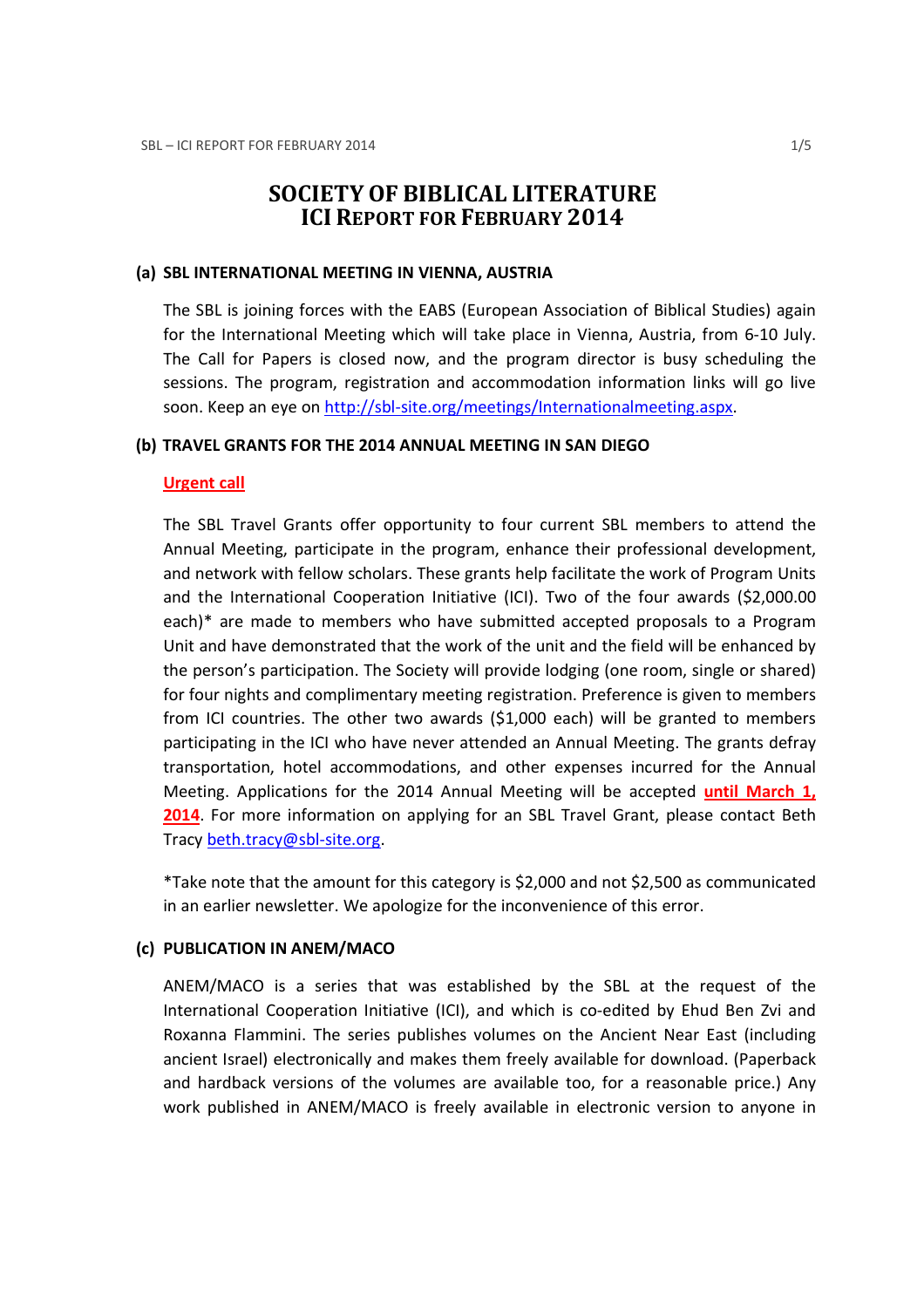perpetuity. To view the volumes published in the series, please go to http://www.sblsite.org/publications/Books\_ANEmonographs.aspx

### (d) PUBLICATION IN IVBS

IVBS is a series that was established by the SBL at the request of the International Cooperation Initiative (ICI), and which is co-edited by Monica Melanchthon and Jione Havea. IVBS encourages in particular submissions from scholars in the present seven international regions for which it has editorial boards: Africa, Central and Eastern Europe, Latin America, Middle East-South Asia, Northeast Asia, Pacific, and Southeast Asia. Interregional collaborations are also welcome. IVBS publishes works in English and in any other language for which its editors can find qualified peer reviewers. Any work published in IVBS is freely available to anyone in perpetuity. The series publishes work generally in the area of reception history and criticism. The scope is not limited to any particular biblical text or historical timeframe. The works will mainly be published in English and, wherever possible, also in primary languages of authors. For more information please go to http://ivbs.sbl-site.org/home.aspx

## (e) NEW JOURNAL ON THE KARAITES OF EASTERN EUROPE

The ICI received the following message, and since this initiative tunes in very well with the aims of the SBL-ICI, we gladly share it with our readers:

The Karaite Archives journal was founded in 2013 by a group of European and Israeli scholars. It is dedicated to the languages, literature and history of the Karaites in Poland, Ukraine, Russia and other East-European countries. Detailed information on the contents of the first issue and subscription is available on the following website: www.karaitearchives.amu.edu.pl.

### (f) PUBLICATIONS: ONLINE BOOKS – NEW BOOKS ADDED

(For the full list, please go to http://www.sbl-site.org/publications/Books\_ICIbooks.aspx)

### Philo of Alexandria's Exposition on the Tenth Commandment

Svebakken, Hans. Philo of Alexandria's Exposition on the Tenth Commandment. Studia Philonica Monographs, 6. Atlanta: Society of Biblical Literature, 2012.

In his comprehensive exposition of the Tenth Commandment (Spec. 4.79–131), Philo considers the prohibition "You shall not desire": what sort of desire it prohibits (and why) and how the Mosaic dietary laws collectively enforce that prohibition. This volume offers the first complete study of Philo's exposition, beginning with an overview of its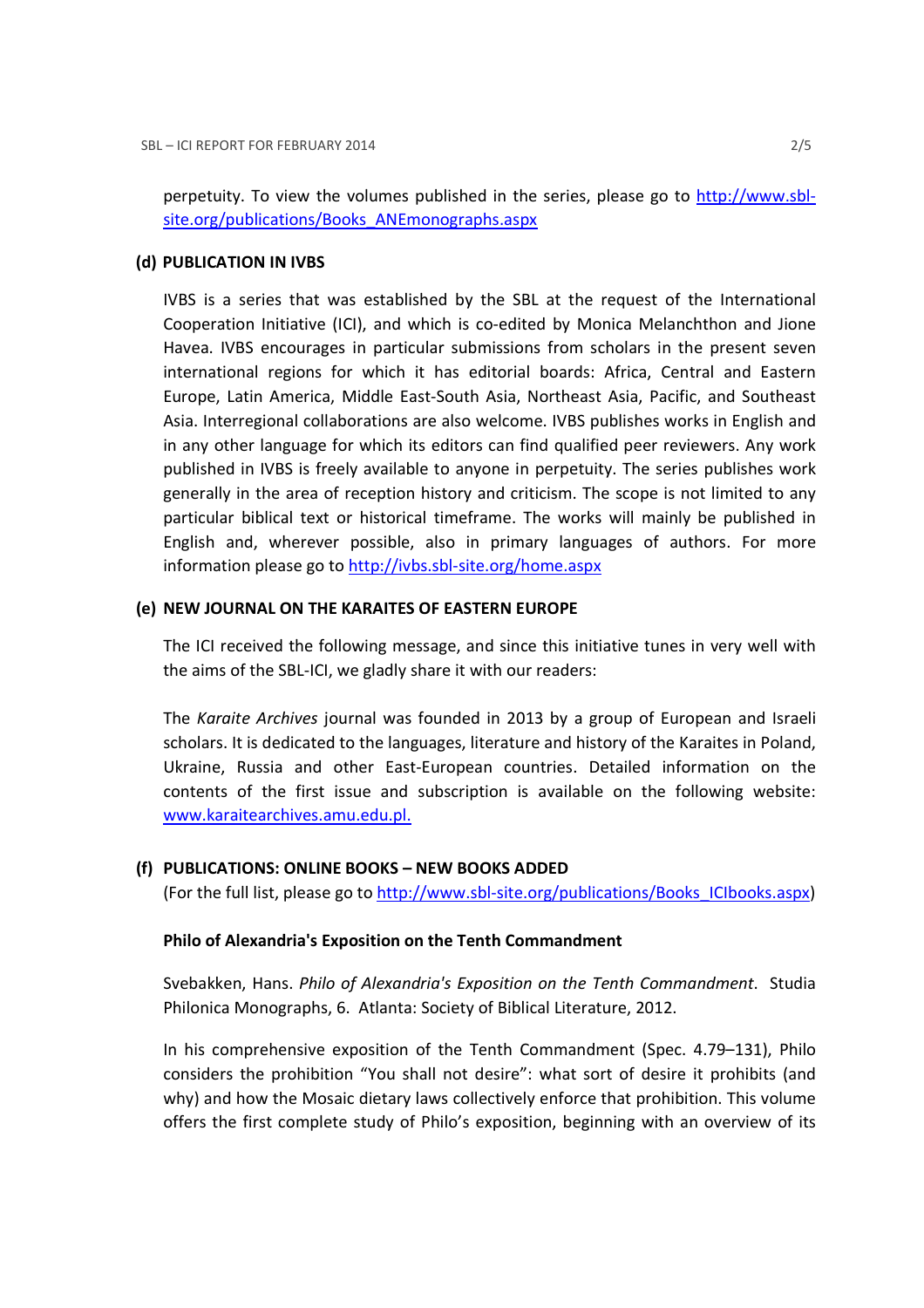content, context, and place in previous research. In-depth studies of Philo's concept of desire and his concept of self-control provide background and demonstrate Philo's fundamental agreement with contemporary Middle-Platonic moral psychology, especially in his theory of emotion (pathos). A new translation of the exposition, with commentary, offers a definitive explanation of Philo's view of the Tenth Commandment, including precisely the sort of excessive desire it targets and how the dietary laws work as practical exercises for training the soul in self-control.

### Text, Image, and Otherness in Children's Bibles: What is in the Picture?

Vander Stichele, Caroline; Hugh S. Pyper, eds. Text, Image, and Otherness in Children's Bibles. Semeia Studies, 56. Atlanta: Society of Biblical Literature, 2012.

Children's Bibles are often the first encounter people have with the Bible, shaping their perceptions of its stories and characters at an early age. The material under discussion in this book not only includes traditional children's Bibles but also more recent phenomena such as manga Bibles and animated films for children. The book highlights the complex and even tense relationship between text and image in these Bibles, which is discussed from different angles in the essays. Their shared focus is on the representation of "others"—foreigners, enemies, women, even children themselves—in predominantly Hebrew Bible stories.

### Miracle Discourse in the New Testament

Watson, Duane F. Miracle Discourse in the New Testament. Atlanta: Society of Biblical Literature, 2012.

This volume explores the rhetorical role that miracle discourse plays in the argumentation of the New Testament and early Christianity. The investigation includes both the rhetoric within miracle discourse and the rhetorical role of miracle discourse as it was incorporated into the larger works in which it is now a part. The volume also examines the social, cultural, religious, political, and ideological associations that miracle discourse had in the first-century Mediterranean world, bringing these insights to bear on the broader questions of early Christian origins.

### The Sentences of Sextus

Wilson, Walter T. The Sentences of Sextus. Wisdom Literature from the Ancient World, 1. Atlanta: Society of Biblical Literature, 2012.

Described by Origen as a writing that "even the masses of believers have read," The Sentences of Sextus offers unique insights into popular Christian thought during the late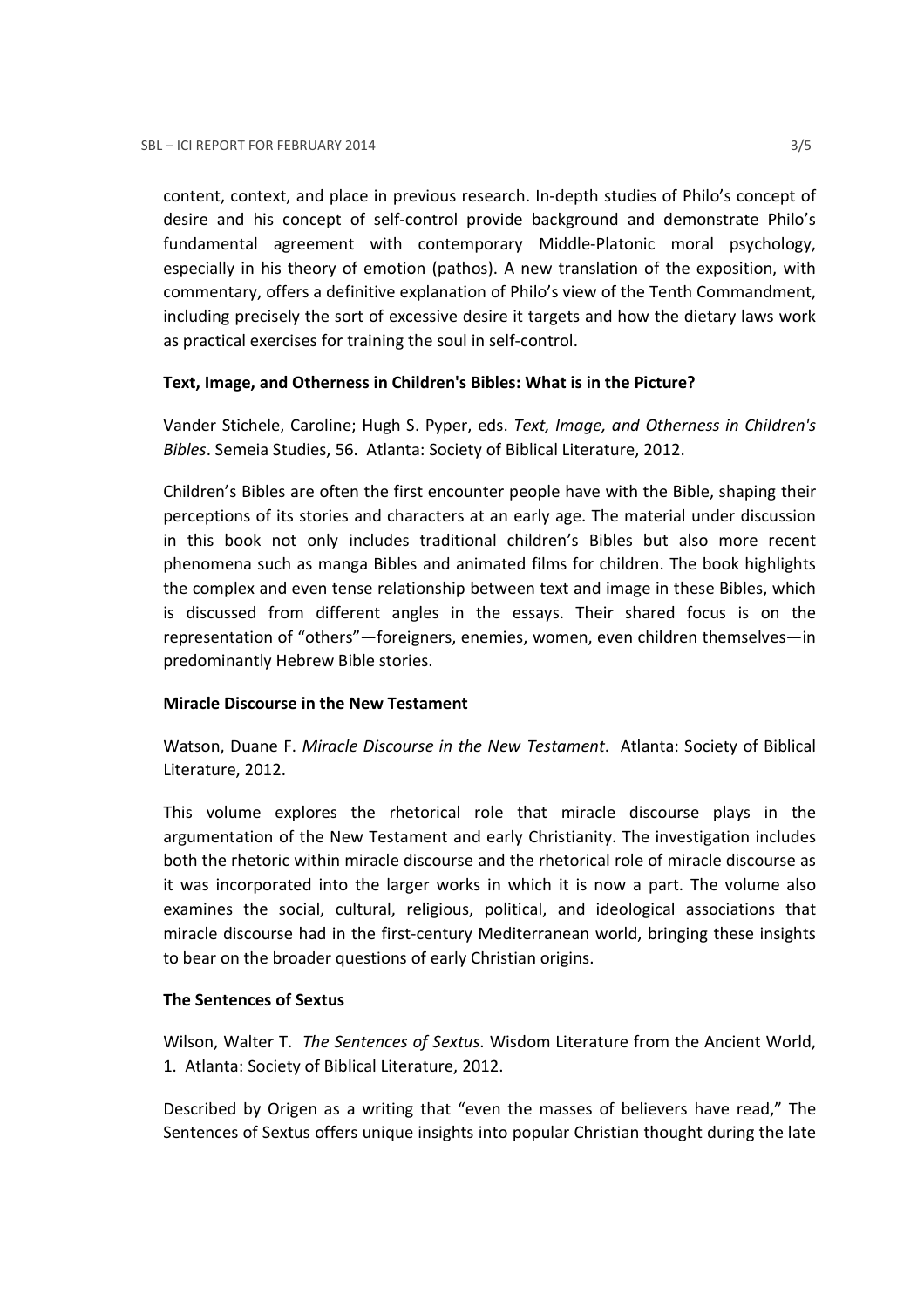second century C.E. Although it draws extensively on canonical texts for the composition of its sayings, it is especially fascinating for the manner in which it integrates these texts with material derived from two generically similar collections of Pythagorean maxims. This volume provides a critical edition including evidence from the Greek, Latin, Syriac, and Coptic versions; a new translation; and the first commentary for the Sentences, an important document for investigating the history of early Christian wisdom, asceticism, and ethics.

### (g) EVENTS

The SBL maintains a significant list of events taking place anywhere in the globe. For the full list please go to http://www.sbl-site.org/meetings/events.aspx

A selection of events is listed below—mainly those taking place in ICI regions.

Please provide information on conferences in your region, including calls for papers, to Sharon Johnson at sharon.johnson@sbl-site.org.

### May 31, 2014

### Call for Papers Deadline: Biblical Exegesis between East and West

Review of Ecumenical Studies issue 3/2014 invites authors of various confessions to discuss the differences and similarities in the field of Biblical studies and to illustrate the extent to which they have mutually learned from one another. How can an Orthodox Bible scholar employ the historical-critical method? What could a Protestant theologian learn from the Orthodox Biblical exegesis? Is there an Orthodox Biblical exegesis at all? What would be its characteristics and what is the opinion of the rather critical Bible scholars on this approach?

More information

### June 22-25, 2014

Meeting of Society of Asian Biblical Studies (SABS)

The next meeting of the SABS will be held from the 22nd to the 25th of June 2014 (arrival 22nd and departure 26th) in Chiang Mai, Thailand. The meeting is jointly hosted by the Church of Christ in Thailand and the McGilvary College of Divinity, Payap University. The theme of the conference is "Violence in the Human and Earth Community—Asian Biblical Response." For more information regarding this conference go to http://www.sabs-site.com/. Please write to the Secretary for any queries.